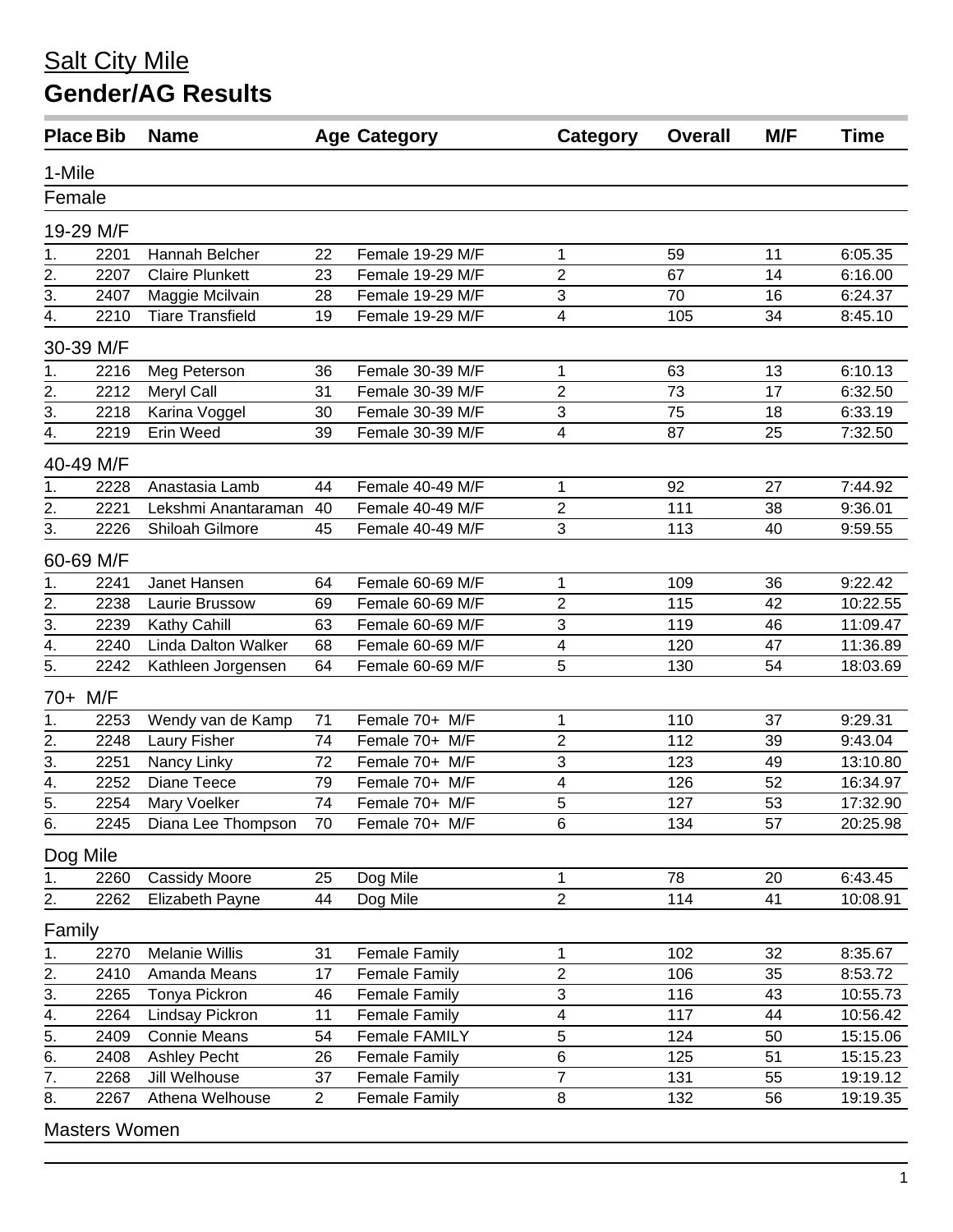| <b>Place Bib</b>                              |                     | <b>Name</b>                |                | <b>Age Category</b>         | Category         | <b>Overall</b> | M/F              | <b>Time</b> |  |
|-----------------------------------------------|---------------------|----------------------------|----------------|-----------------------------|------------------|----------------|------------------|-------------|--|
| 1.                                            | 2280                | <b>Emily Jameson</b>       | 41             | Female Masters Women        | 1                | 41             | 3                | 5:33.22     |  |
| $\overline{2}$ .                              | 2284                | Jessica Stanford           | 50             | <b>Female Masters Women</b> | $\overline{2}$   | 48             | 6                | 5:48.40     |  |
| $\overline{3}$ .                              | 2279                | Katie Coccaro              | 43             | <b>Female Masters Women</b> | 3                | 49             | $\overline{7}$   | 5:52.13     |  |
| $\overline{4}$ .                              | 2281                | Laurissa                   | 42             | <b>Female Masters Women</b> | 4                | 69             | 15               | 6:24.07     |  |
| 5.                                            | 2283                | Marylyn Schmidt            | 52             | <b>Female Masters Women</b> | 5                | 85             | 24               | 6:58.89     |  |
| 6.                                            | 2282                | Sarah Pachev               | 43             | Female Masters Women        | $\,6\,$          | 94             | 28               | 7:55.11     |  |
|                                               | Open Women          |                            |                |                             |                  |                |                  |             |  |
| 1.                                            | 2311                | Megan Foley                | 29             | Female Open Women           | 1                | 31             | 1                | 5:16.41     |  |
| 2.                                            | 2317                | <b>Christina Perry</b>     | 37             | Female Open Women           | $\overline{2}$   | 33             | $\overline{2}$   | 5:17.09     |  |
| $\overline{3}$ .                              | 2314                | Kelsey Ocallaghan          | 30             | Female Open Women           | 3                | 45             | 4                | 5:45.03     |  |
| $\frac{4}{\overline{5}}$ .<br>$\frac{5}{6}$ . | 2320                | Janel Zick                 | 27             | Female Open Women           | 4                | 46             | $\sqrt{5}$       | 5:47.71     |  |
|                                               | 2316                | Jennifer Pachev            | 19             | Female Open Women           | 5                | 54             | $\boldsymbol{9}$ | 5:59.59     |  |
|                                               | 2318                | Hailey Sherman             | 19             | Female Open Women           | $6\phantom{1}$   | 60             | 12               | 6:07.71     |  |
| $\overline{7}$ .                              | 2313                | Sabrina Mitchell           | 26             | Female Open Women           | $\overline{7}$   | 79             | 21               | 6:46.02     |  |
| 8.                                            | 2304                | Gabrielle                  | 21             | Female Open Women           | $\, 8$           | 83             | 22               | 6:55.70     |  |
| $\overline{9}$ .                              | 2312                | Elise Jesikiewicz          | 26             | Female Open Women           | $\boldsymbol{9}$ | 97             | 29               | 8:15.04     |  |
| 10.                                           | 2306                | Miranda Bortmas            | 26             | Female Open Women           | 10               | 100            | 30               | 8:30.67     |  |
| 11.                                           | 2307                | Jamie Bowers               | 26             | Female Open Women           | 11               | 101            | 31               | 8:33.66     |  |
|                                               | <b>Race Walkers</b> |                            |                |                             |                  |                |                  |             |  |
| 1.                                            | 2321                | <b>Linda Dalton Walker</b> | 68             | <b>Female Race Walkers</b>  | 1                | 121            | 48               | 11:37.75    |  |
|                                               | <b>Youth 11-12</b>  |                            |                |                             |                  |                |                  |             |  |
| 1.                                            | 2323                | Ava Brinkerhoff            | 12             | Female Youth 11-12          | 1                | 55             | 10               | 6:00.11     |  |
| 2.                                            | 2327                | <b>Brooklyn Tarr</b>       | 11             | Female Youth 11-12          | $\overline{2}$   | 84             | 23               | 6:56.09     |  |
|                                               | <b>Youth 13-14</b>  |                            |                |                             |                  |                |                  |             |  |
| 1.                                            | 2329                | <b>Bonnie Gow</b>          | 13             | Female Youth 13-14          | 1                | 51             | 8                | 5:56.57     |  |
| 2.                                            | 2403                | Tanna Jolley               | 12             | Female Youth 13-14          | $\overline{2}$   | 104            | 33               | 8:42.29     |  |
|                                               |                     |                            |                |                             |                  |                |                  |             |  |
|                                               | <b>Youth 17-18</b>  |                            |                |                             |                  |                |                  |             |  |
| 1.                                            | 2340                | Julia Pachev               | 16             | Female Youth 17-18          | 1                | 76             | 19               | 6:41.37     |  |
|                                               |                     | Youth 8 and Under          |                |                             |                  |                |                  |             |  |
| 1.                                            | 2341                | Vivi Aaron-Cleveland       | $\overline{7}$ | Female Youth 8 and Under 1  |                  | 118            | 45               | 11:05.42    |  |
| Youth 9-10                                    |                     |                            |                |                             |                  |                |                  |             |  |
| 1.                                            | 2349                | Lily Jameson               | 9              | Female Youth 9-10           | 1                | 91             | 26               | 7:44.74     |  |
| Male                                          |                     |                            |                |                             |                  |                |                  |             |  |
| 19-29 M/F                                     |                     |                            |                |                             |                  |                |                  |             |  |
| 1.                                            | 2211                | <b>Edward White</b>        | 26             | Male 19-29 M/F              | 1                | 4              | 4                | 4:33.62     |  |
| 2.                                            | 2203                | Cassidy Heid               | 26             | Male 19-29 M/F              | $\overline{2}$   | 18             | 18               | 5:00.79     |  |
| $\overline{3}$ .                              | 2208                | <b>Brandon Reich</b>       | 19             | Male 19-29 M/F              | 3                | 22             | 22               | 5:07.06     |  |
| $\overline{4}$ .                              | 2206                | Mike Mcdunn                | 25             | Male 19-29 M/F              | 4                | 64             | 51               | 6:12.80     |  |
| 30-39 M/F                                     |                     |                            |                |                             |                  |                |                  |             |  |
| 1.                                            | 2213                | <b>Mark Currell</b>        | 35             | Male 30-39 M/F              | 1                | 12             | 12               | 4:45.48     |  |
| 2.                                            | 2214                | <b>Charlie Lambrix</b>     | 32             | Male 30-39 M/F              | $\sqrt{2}$       | 32             | 31               | 5:16.79     |  |
| 3.                                            | 2217                | Ryan Timme                 | 32             | Male 30-39 M/F              | 3                | 42             | 39               | 5:38.12     |  |
|                                               |                     |                            |                |                             |                  |                |                  |             |  |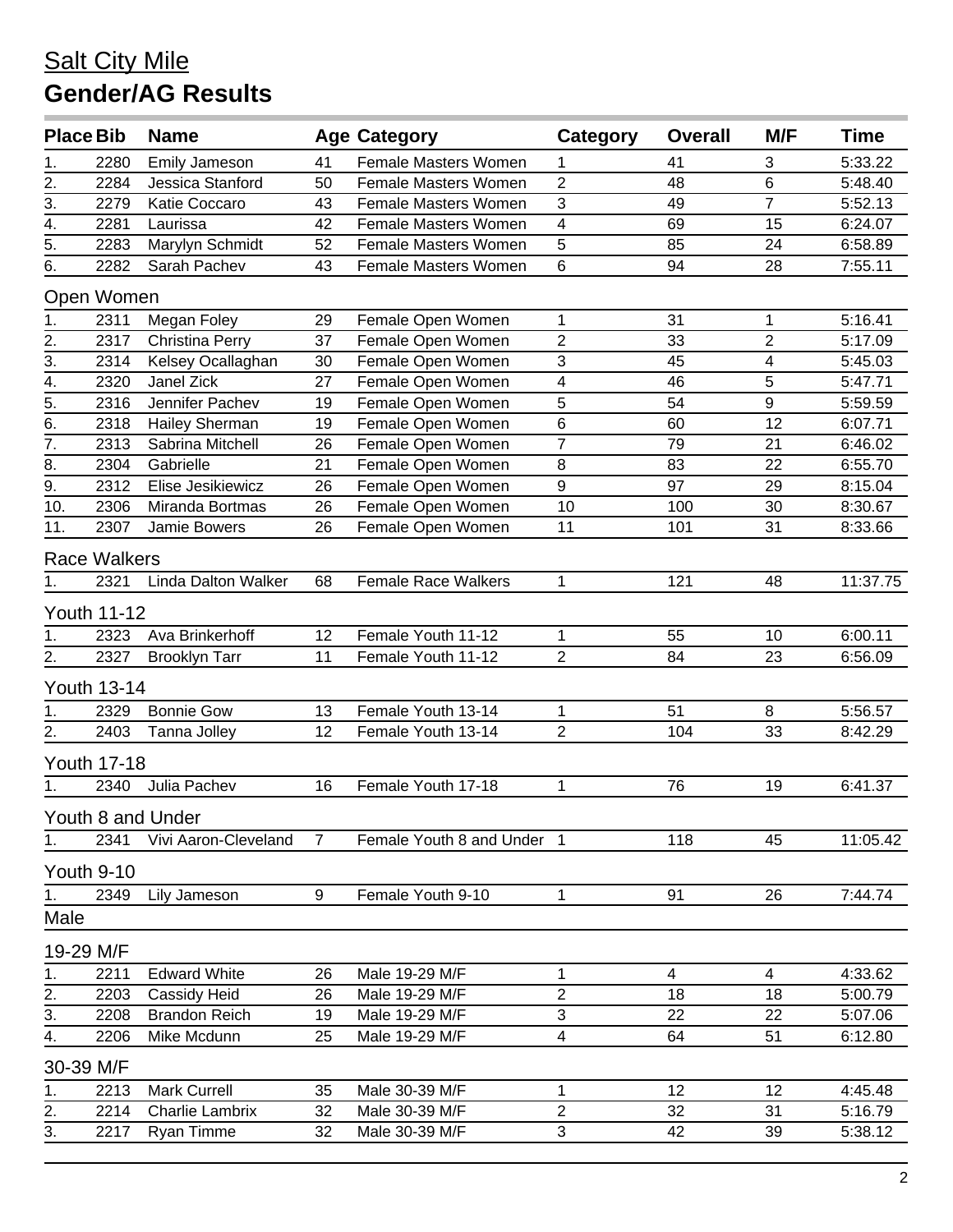|                                       | <b>Place Bib</b>   | <b>Name</b>                            |          | <b>Age Category</b>     | Category                | <b>Overall</b> | M/F      | <b>Time</b> |
|---------------------------------------|--------------------|----------------------------------------|----------|-------------------------|-------------------------|----------------|----------|-------------|
|                                       | 2215               | Peter Moes                             | 37       | Male 30-39 M/F          | 4                       | 68             | 54       | 6:20.72     |
| $\frac{4}{5}$                         | 2220               | James Weed                             | 39       | Male 30-39 M/F          | 5                       | 93             | 66       | 7:49.33     |
|                                       | 40-49 M/F          |                                        |          |                         |                         |                |          |             |
| 1.                                    | 2222               | Lawrence Cannon                        | 47       | Male 40-49 M/F          | 1                       | 40             | 38       | 5:32.62     |
|                                       | 2229               | Soren Moller                           | 49       | Male 40-49 M/F          | $\overline{2}$          | 43             | 40       | 5:40.52     |
| $\frac{2.1}{3.4}$<br>$\frac{4.1}{5.}$ | 2231               | Sandy Richman                          | 42       | Male 40-49 M/F          | 3                       | 52             | 44       | 5:56.72     |
|                                       | 2224               | Pat Fuller                             | 48       | Male 40-49 M/F          | $\overline{\mathbf{4}}$ | 71             | 55       | 6:28.18     |
|                                       | 2223               | Kevin Fuller                           | 43       | Male 40-49 M/F          | 5                       | 74             | 57       | 6:32.91     |
| $\overline{6}$ .                      | 2227               | Jesse Hornok                           | 44       | Male 40-49 M/F          | 6                       | 90             | 65       | 7:41.26     |
|                                       | 50-59 M/F          |                                        |          |                         |                         |                |          |             |
| $\overline{1}$ .                      | 2235               | Leo Ponce                              | 53       | Male 50-59 M/F          | 1                       | 39             | 37       | 5:29.37     |
|                                       | 2234               | Rob Murphy                             | 54       | Male 50-59 M/F          | $\overline{2}$          | 47             | 42       | 5:48.26     |
| $\frac{2}{3}$                         | 2400               | Larry Smithe                           | 56       | Male 50-59 M/F          | 3                       | 57             | 47       | 6:00.69     |
| $\overline{4}$ .                      | 2236               | Leroy Transfield                       | 54       | Male 50-59 M/F          | $\overline{\mathbf{4}}$ | 72             | 56       | 6:28.55     |
| $\overline{5}$ .                      | 2405               | <b>White Phillip</b>                   | 56       | Male 50-59 M/F          | 5                       | 89             | 64       | 7:38.86     |
|                                       | 60-69 M/F          |                                        |          |                         |                         |                |          |             |
| 1.                                    | 2404               | Dan Jolley                             | 60       | Male 60-69 M/F          | 1                       | 82             | 61       | 6:53.51     |
| $\overline{2}$ .                      | 2402               | <b>Blair Cox</b>                       | 64       | Male 60-69 M/F          | $\overline{2}$          | 86             | 62       | 7:24.31     |
| $\overline{3}$ .                      | 2237               | Doug Barker                            | 62       | Male 60-69 M/F          | 3                       | 88             | 63       | 7:34.18     |
| $\overline{4}$ .                      | 2244               | Jim Turnbull                           | 69       | Male 60-69 M/F          | 4                       | 96             | 68       | 8:00.19     |
| $\overline{5}$ .                      | 2243               | David Keyes                            | 61       | Male 60-69 M/F          | $\overline{5}$          | 103            | 71       | 8:38.25     |
|                                       | 70+ M/F            |                                        |          |                         |                         |                |          |             |
| 1.                                    | 2246               | John Cahill                            | 95       | Male 70+ M/F            | $\mathbf{1}$            | 135            | 78       | 20:28.54    |
|                                       |                    | <b>Challenged Athlete</b>              |          |                         |                         |                |          |             |
| 1.                                    | 2255               | <b>Olaf Questereit</b>                 | 51       | Male Challenged Athlete | $\mathbf{1}$            | 122            | 74       | 12:54.70    |
|                                       | Dog Mile           |                                        |          |                         |                         |                |          |             |
| 1.                                    | 2263               | Fritz van de Kamp                      | 39       | Dog Mile                | 1                       | 19             | 19       | 5:01.91     |
| $\overline{2}$ .                      | 2258               | Neal Gassmann                          | 52       | Dog Mile                | $\overline{c}$          | 23             | 23       | 5:09.49     |
| 3.                                    |                    | 2257 Derek Chandler                    | 39       | Dog Mile                | $\overline{3}$          | 95             | 67       | 7:58.79     |
|                                       |                    |                                        |          |                         |                         |                |          |             |
| Family                                |                    |                                        |          |                         |                         |                |          |             |
| 1.                                    | 2269               | <b>Jared Willis</b><br>Andrew Welhouse | 32<br>37 | Male Family             | 1<br>$\boldsymbol{2}$   | 99<br>133      | 70<br>77 | 8:28.10     |
| 2.                                    | 2266               |                                        |          | Male Family             |                         |                |          | 19:23.61    |
|                                       | <b>Masters Men</b> |                                        |          |                         |                         |                |          |             |
| 1.                                    | 2273               | Nathan Hornok                          | 41       | Male Masters Men        | 1                       | 14             | 14       | 4:50.65     |
| 2.                                    | 2276               | Mark Payne                             | 46       | Male Masters Men        | $\boldsymbol{2}$        | 20             | 20       | 5:02.50     |
| $\overline{3}$ .                      | 2278               | <b>Melchor Suaste</b>                  | 41       | Male Masters Men        | $\sqrt{3}$              | 24             | 24       | 5:10.19     |
| $\overline{4}$ .                      | 2271               | Neal Gassmann                          | 52       | Male Masters Men        | 4                       | 25             | 25       | 5:10.75     |
| $\overline{5}$ .                      | 2406               | Calvin Weight                          | 40       | Male Masters Men        | 5                       | 27             | 27       | 5:12.97     |
| 6.                                    | 2275               | Alexander Pachev                       | 46       | Male Masters Men        | 6                       | 28             | 28       | 5:15.73     |
| 7.                                    | 2274               | <b>Bradley</b>                         | 46       | Male Masters Men        | $\overline{7}$          | 38             | 36       | 5:29.05     |
| 8.                                    | 2277               | <b>Bartley Pickron</b>                 | 46       | Male Masters Men        | 8                       | 44             | 41       | 5:44.64     |
| 9.                                    | 2401               | <b>Christopher Staser</b>              | 47       | Male Masters Men        | $\boldsymbol{9}$        | 58             | 48       | 6:02.47     |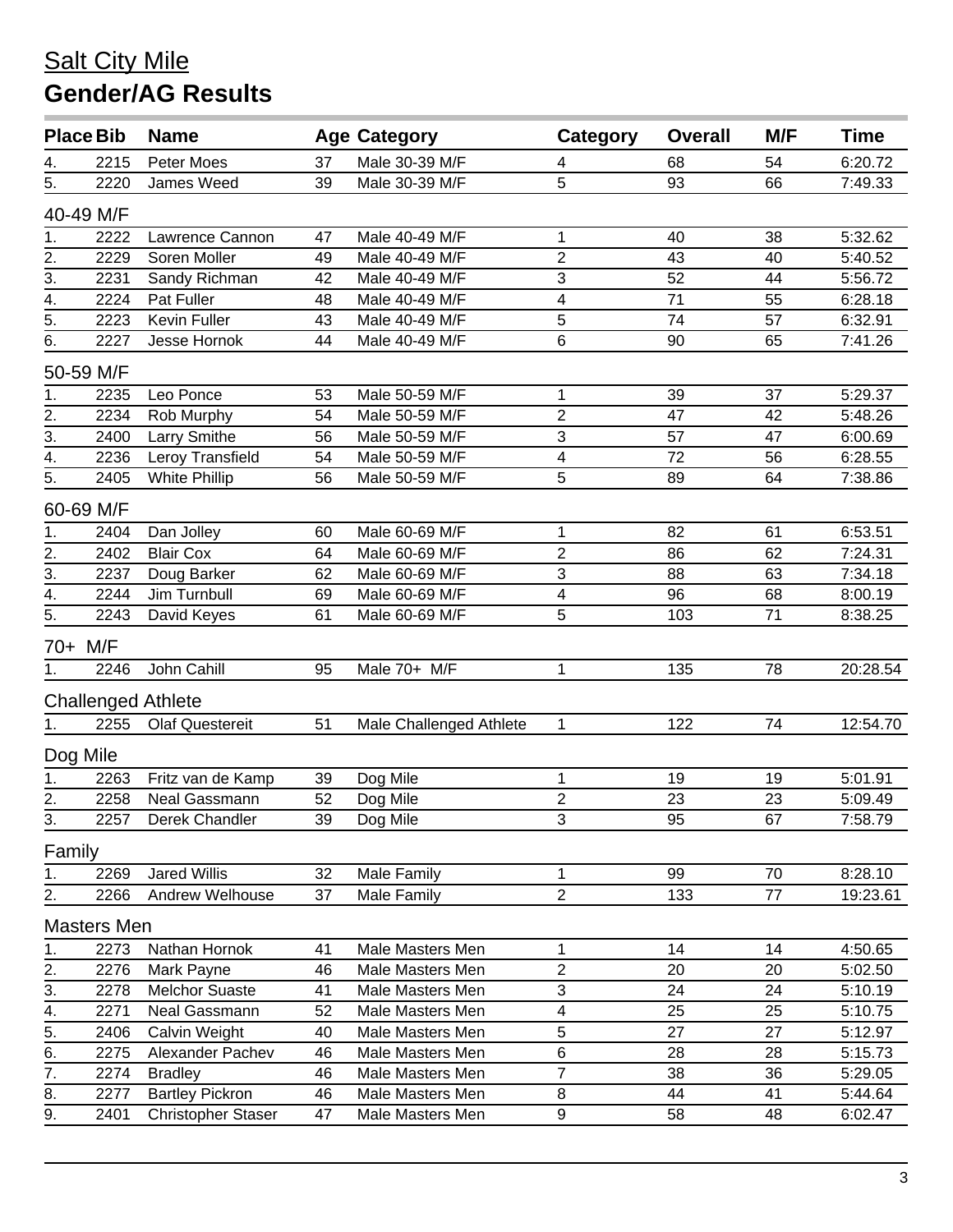|                                               | <b>Place Bib</b>   | <b>Name</b>           |    | <b>Age Category</b>    | Category                 | <b>Overall</b> | M/F            | <b>Time</b> |
|-----------------------------------------------|--------------------|-----------------------|----|------------------------|--------------------------|----------------|----------------|-------------|
|                                               | Open Men           |                       |    |                        |                          |                |                |             |
| 1.                                            | 2295               | Jason Lynch           | 28 | Male Open Men          | 1                        | 1              | 1              | 4:23.38     |
| 2.                                            | 2291               | Teren Jameson         | 42 | Male Open Men          | $\overline{2}$           | $\mathbf 2$    | $\overline{2}$ | 4:27.64     |
| 3.                                            | 2292               | <b>Cullen Kuntz</b>   | 29 | Male Open Men          | 3                        | 3              | 3              | 4:30.88     |
| $\frac{4}{\overline{5}}$ .<br>$\frac{5}{6}$ . | 2289               | <b>Ben Griffin</b>    | 25 | Male Open Men          | $\overline{\mathcal{A}}$ | 5              | 5              | 4:36.80     |
|                                               | 2315               | Benjamin Pachev       | 20 | Male Open Men          | 5                        | 6              | 6              | 4:40.74     |
|                                               | 2302               | <b>Albert Wint</b>    | 39 | Male Open Men          | $6\phantom{1}6$          | 8              | $\, 8$         | 4:42.30     |
| $\frac{1}{7}$                                 | 2298               | Matthew O'connor      | 32 | Male Open Men          | $\overline{7}$           | 10             | 10             | 4:45.18     |
| 8.                                            | 2301               | Fritz van de Kamp     | 39 | Male Open Men          | 8                        | 11             | 11             | 4:45.18     |
| $\overline{9}$ .                              | 2293               | Jacob Kuntz           | 28 | Male Open Men          | 9                        | 13             | 13             | 4:47.51     |
| 10.                                           | 2297               | <b>Matthew Nelli</b>  | 25 | Male Open Men          | 10                       | 15             | 15             | 4:52.88     |
| 11.                                           | 2290               | Jon Hansen            | 29 | Male Open Men          | 11                       | 16             | 16             | 4:54.03     |
| 12.                                           | 2294               | Aaron Long            | 28 | Male Open Men          | 12                       | 17             | 17             | 4:56.04     |
| 13.                                           | 2300               | <b>Collin Swenson</b> | 39 | Male Open Men          | 13                       | 26             | 26             | 5:11.66     |
| 14.                                           | 2303               | Andrew Ziminski       | 26 | Male Open Men          | 14                       | 34             | 32             | 5:23.36     |
| 15.                                           | 2287               | Scott Daw             | 34 | Male Open Men          | 15                       | 35             | 33             | 5:25.94     |
| 16.                                           | 2299               | Gabe Sherman          | 18 | Male Open Men          | 16                       | 37             | 35             | 5:28.66     |
|                                               | <b>Youth 11-12</b> |                       |    |                        |                          |                |                |             |
| 1.                                            | 2325               | Cole Jameson          | 12 | Male Youth 11-12       | $\mathbf{1}$             | 36             | 34             | 5:27.39     |
| 2.                                            | 2324               | Sharva Harnekar       | 12 | Male Youth 11-12       | $\overline{2}$           | 62             | 50             | 6:08.98     |
| 3.                                            | 2326               | Lucas Payne           | 12 | Male Youth 11-12       | 3                        | 108            | 73             | 9:14.89     |
|                                               | <b>Youth 13-14</b> |                       |    |                        |                          |                |                |             |
| 1.                                            | 2331               | Jacob Pachev          | 13 | Male Youth 13-14       | $\mathbf 1$              | 29             | 29             | 5:16.20     |
| 2.                                            | 2332               | Joseph Pachev         | 14 | Male Youth 13-14       | $\overline{2}$           | 30             | 30             | 5:16.28     |
| $\overline{3}$ .                              | 2333               | Noah Pickron          | 13 | Male Youth 13-14       | 3                        | 61             | 49             | 6:07.92     |
| $\overline{4}$ .                              | 2330               | Andy Murphy           | 13 | Male Youth 13-14       | $\overline{4}$           | 77             | 58             | 6:41.79     |
| $\overline{5}$ .                              | 2328               | <b>Calvin Fuller</b>  | 14 | Male Youth 13-14       | 5                        | 81             | 60             | 6:47.74     |
|                                               | <b>Youth 15-16</b> |                       |    |                        |                          |                |                |             |
| 1.                                            | 2334               | Carson Burian         | 16 | Male Youth 15-16       | $\mathbf{1}$             | $\overline{7}$ | $\overline{7}$ | 4:41.21     |
| 2.                                            | 2335               | Jack Lange            | 16 | Male Youth 15-16       | $\mathbf{2}$             | 9              | 9              | 4:43.70     |
|                                               | <b>Youth 17-18</b> |                       |    |                        |                          |                |                |             |
| 1.                                            | 2337               | Aksel Anderson        | 17 | Male Youth 17-18       | $\mathbf 1$              | 21             | 21             | 5:05.66     |
| 2.                                            | 2339               | Dallin Beldin         | 17 | Male Youth 17-18       | $\overline{2}$           | 56             | 46             | 6:00.28     |
|                                               |                    | Youth 8 and Under     |    |                        |                          |                |                |             |
| 1.                                            | 2343               | <b>Matthew Pachev</b> | 6  | Male Youth 8 and Under | $\mathbf{1}$             | 80             | 59             | 6:46.22     |
| 2.                                            | 2342               | Myles Jameson         | 6  | Male Youth 8 and Under | $\overline{2}$           | 107            | 72             | 8:58.50     |
| 3.                                            | 2344               | <b>Oliver Payne</b>   | 6  | Male Youth 8 and Under | $\mathfrak{S}$           | 128            | 75             | 18:00.83    |
|                                               | Youth 9-10         |                       |    |                        |                          |                |                |             |
| 1.                                            | 2351               | <b>William Pachev</b> | 10 | Male Youth 9-10        | 1                        | 50             | 43             | 5:52.89     |
| 2.                                            | 2345               | Kenny Briggs          | 10 | Male Youth 9-10        | $\overline{c}$           | 53             | 45             | 5:59.21     |
| $\overline{3}$ .                              | 2346               | Ryan Brinkerhoff      | 9  | Male Youth 9-10        | 3                        | 65             | 52             | 6:12.83     |
| 4.                                            | 2350               | Stephen Pachev        | 9  | Male Youth 9-10        | $\overline{\mathbf{4}}$  | 66             | 53             | 6:13.04     |
| 5.                                            | 2348               | Phineas Hornok        | 10 | Male Youth 9-10        | 5                        | 98             | 69             | 8:21.60     |
| 6.                                            | 2352               | Samuel Payne          | 9  | Male Youth 9-10        | $\,6$                    | 129            | 76             | 18:00.83    |